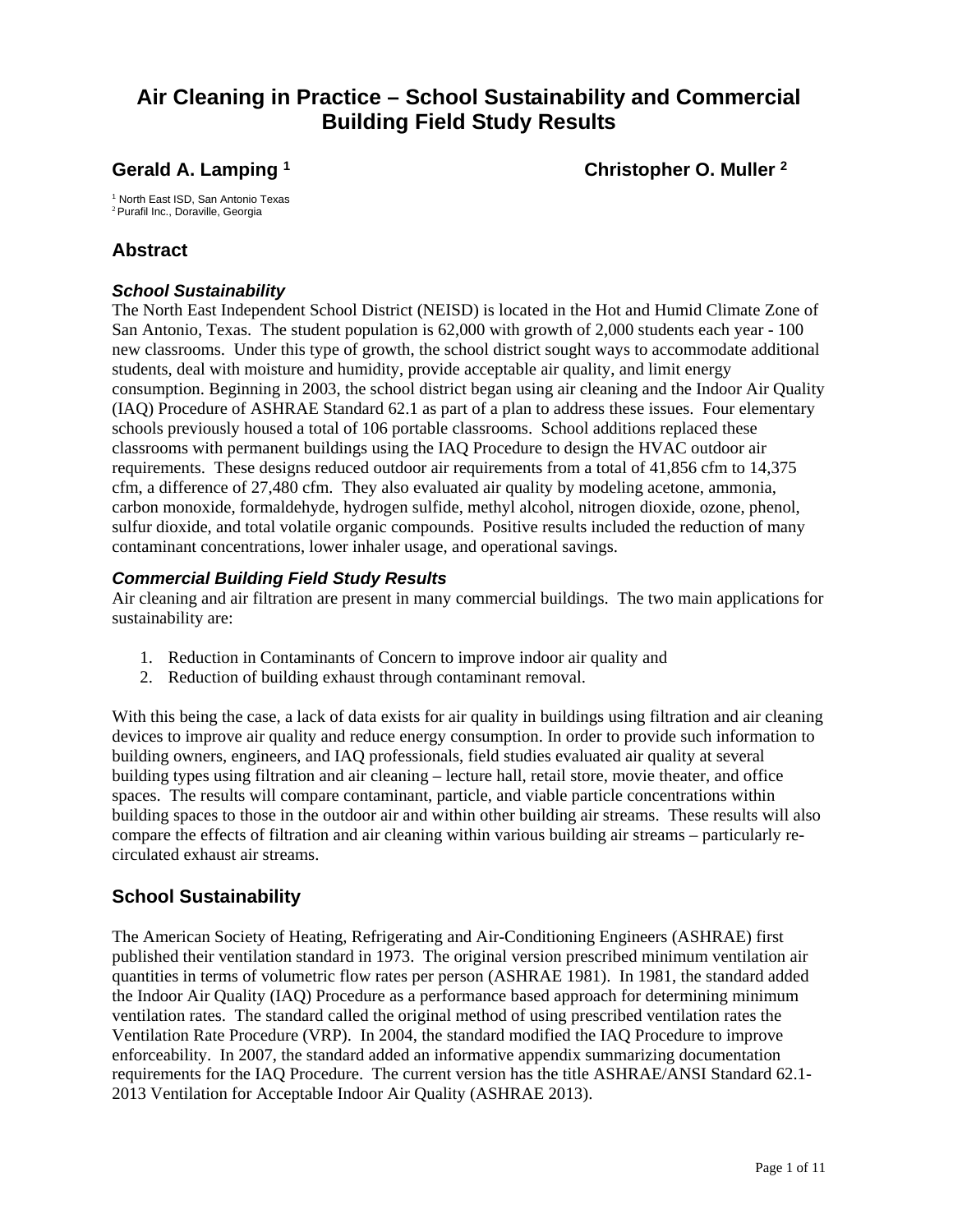According to the *62.1 Users Manual,* engineers have used the Ventilation Rate Procedure more often than the IAQ Procedure and the same was true for the NEISD. The district began to use the IAQ Procedure in school renovations and new buildings and it incorporated Purafil's gas-phase air filtration technology with the IAQ Procedure to reduce outdoor air requirements, improve building IAQ, and increase sustainability.

NEISD resides in the United States Department of Energy's Hot and Humid Climate Zone. It is one of thirteen school districts in San Antonio, TX. The student population is 62,000 and grows at a rate of 2,000 students per year. This population growth is equivalent to adding 100 new classrooms each year.

In 2006, seven elementary schools surpassed their classroom and core capacity and five schools placed caps on new enrollment. By 2010, three middle schools expect to exceed their classroom and core capacities. Under this type of growth, the school district sought ways to accommodate the additional students, handle the moisture and humidity of their climate zone, meet classroom needs for acceptable air quality, and limit energy consumption.

NEISD used the Ventilation Rate Procedure for many projects before using the IAQ Procedure. A series of schools bonds for new schools and renovations to existing schools used only the Ventilation Rate Procedure as the basis of design for determined the outdoor air ventilation rates for the heating, ventilation, and air-conditioning (HVAC) systems. Subsequent school bonds for new construction provided for the use of both the Ventilation Rate Procedure and the IAQ Procedure for comparison of the two design approaches. The Ventilation Rate Procedure was used for four elementary schools and the IAQ Procedure was used for four elementary schools, two middle schools, and one high school. The most recent bond used the IAQ Procedure for four elementary schools and four school additions.

NEISD uses the Purafilter<sup>™</sup> combination gas-phase + particulate filters in their IAQ Procedure designs. These filters contain adsorptive and chemisorptive media for the removal of gases and an integral particulate filter medium for the removal of particles. Contaminant modeling determined minimum outdoor air requirements based on filter efficiencies, contaminant sources, and operational conditions of the HVAC systems. The design approach employed was the Mass Balance Analysis of the IAQ Procedure (see the *62.1 Users Manual* for more details).

#### **Four School Examples of the IAQ Procedure**

Comparison of four example schools provides an overview of the NEISD's experience. The example schools include two currently operating high schools and two currently operating elementary schools.

One school uses constant volume systems and three use variable air volume systems. The schools achieve various levels of outdoor air reduction, various levels of contaminant control, and various sustainable impacts based on the specific system parameters. Table I provides an overview of each school broken out into total building and typical classroom properties.

| <b>Parameter</b>      |                       | <b>High Schools</b>     |                     | <b>Elementary Schools</b>    |
|-----------------------|-----------------------|-------------------------|---------------------|------------------------------|
|                       | School 1<br>[Madison] | School 2<br>[Roosevelt] |                     | School 4<br>[Colonial Hills] |
| <b>Total Building</b> |                       |                         |                     |                              |
| Area $(ft^2)$         | 15.255                | 19,780                  | 25,866              | 28.684                       |
| Occupants             | 258                   | 434                     | 627                 | 774                          |
| Supply (cfm)          | 29,600                | 19,313 - 7,367          | $35,305 - 8,830$    | $37,035 - 9,259$             |
| Type                  |                       | variable air            |                     |                              |
|                       | constant volume       | volume                  | variable air volume | variable air volume          |

|  |  | Table I - Overview of Example School Buildings |  |  |
|--|--|------------------------------------------------|--|--|
|--|--|------------------------------------------------|--|--|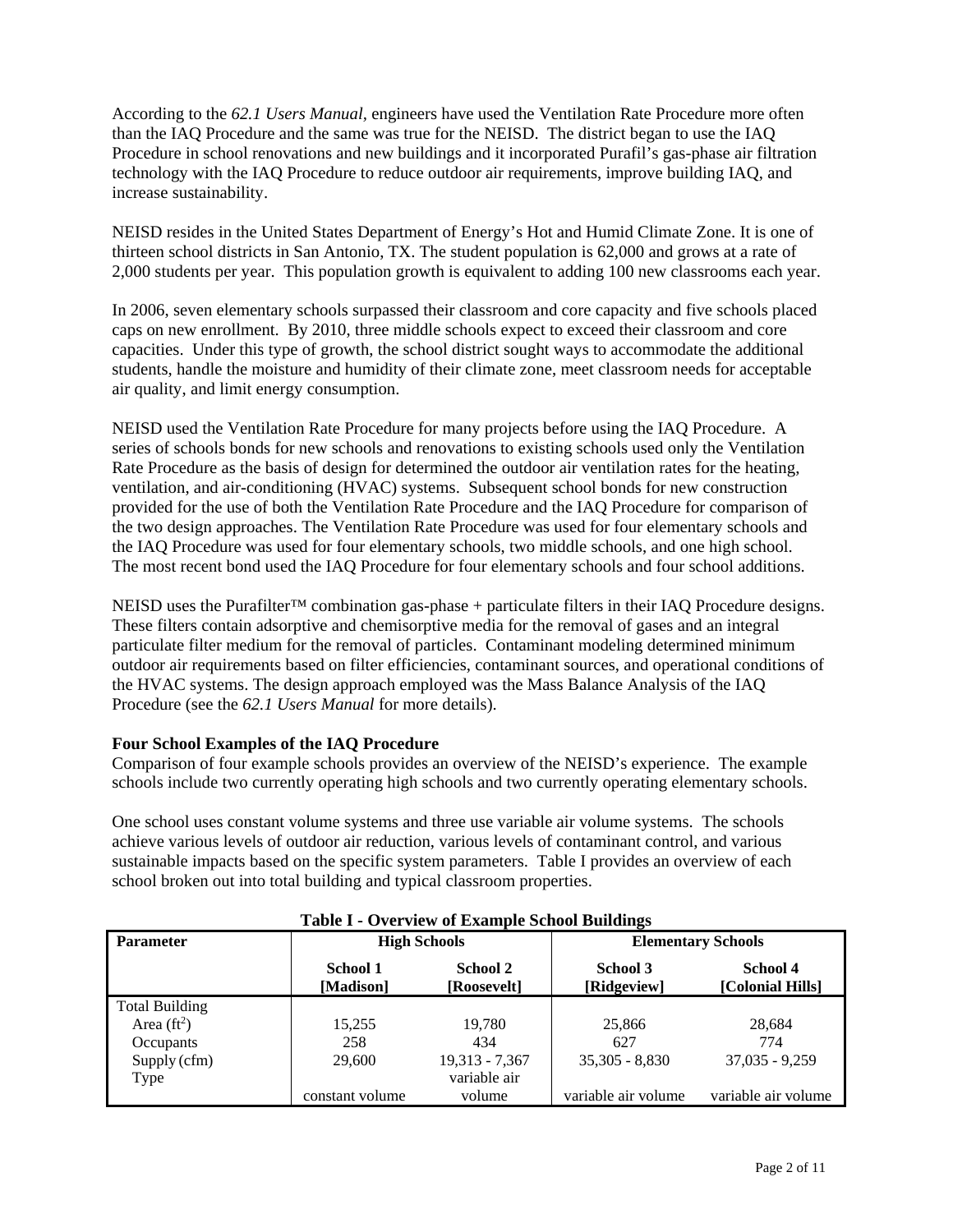| <b>Parameter</b>                 |                       | <b>High Schools</b>     |                         | <b>Elementary Schools</b>    |  |
|----------------------------------|-----------------------|-------------------------|-------------------------|------------------------------|--|
|                                  | School 1<br>[Madison] | School 2<br>[Roosevelt] | School 3<br>[Ridgeview] | School 4<br>[Colonial Hills] |  |
| <b>Typical Classroom</b>         |                       |                         |                         |                              |  |
| Area $(ft^2)$                    | 2,100                 | 850                     | 730                     | 730                          |  |
| Occupants                        | 31                    | 31                      | 26                      | 26                           |  |
| Occupants/ $(1000 \text{ ft}^2)$ | 15                    | 36                      | 36                      | 36                           |  |
| Supply (cfm)                     | 3,650                 | $1,270 - 420$           | $960 - 240$             | $980 - 245$                  |  |
| Zone Types                       |                       |                         |                         |                              |  |
| classroom                        | X                     | X                       | X                       | X                            |  |
| conference                       |                       |                         | X                       | X                            |  |
| corridor                         | $\mathbf{X}$          | X                       | X                       | X                            |  |
| electrical closet                |                       | X                       |                         |                              |  |
| janitor's closet                 |                       | X                       |                         |                              |  |
| lobby                            |                       | X                       |                         |                              |  |
| office                           | X                     |                         | $\mathbf X$             | X                            |  |
| restroom                         | X                     | X                       | X                       | X                            |  |
| storage                          | X                     | X                       | X                       | X                            |  |
| workroom                         |                       |                         |                         | X                            |  |

#### *Comparison of Example School Outdoor Air Rates by Both Procedures*

Engineers calculated minimum outdoor air flows for these schools by the Ventilation Rate Procedure and by the IAQ Procedure. The additional gas-phase and particulate filtration allowed the IAQ Procedure to use less ventilation air. Outdoor air amounts for the Ventilation Rate Procedure were 15 – 43% of supply. Dividing these outdoor air amounts by the total occupancies of each school yields overall per person ventilation rates of 15 – 20 cfm per person. Outdoor air amounts for the IAQ Procedure were 4 – 14% of supply. Dividing these outdoor air amounts by the total occupancies yields overall per person ventilation rates of  $5 - 7$  cfm per person. The average reduction in outdoor air amounts for these schools was close to 70%. Table II details the outdoor air amounts for each school.

#### *Comparison of Example School Contaminant Concentrations Rates by Both Procedures*

Contaminant modeling compared the concentrations of several contaminants at the two outdoor air amounts, one amount for the Ventilation Rate Procedure and one amount for the IAQ Procedure. The models were multiple zone systems, considering the effect of recirculation from other zones on the final concentration within classrooms. Comparison of the model results with target concentration limits provides information on each design's ability to remove contaminants.

Table III displays classroom concentration results for formaldehyde and nitrogen dioxide. In this model, formaldehyde represents contaminants having a source within the building and a constant emission rate. Nitrogen dioxide represents contaminants having a source outside the building with a steady concentration in the outdoor air. Each design procedure affects these two contaminant types differently.

#### **Formaldehyde Concentrations**

*At design flow conditions*, the formaldehyde classroom concentrations under the IAQ Procedure were less than those under the Ventilation Rate Procedure. This is true for every school. The IAQ Procedure provided a filtration and dilution rate *greater than* the dilution only rate of the Ventilation Rate Procedure at design flow.

*At minimum flow conditions*, the formaldehyde classroom concentrations under the IAQ Procedure were greater than those under the Ventilation Rate Procedure. The decreases in supply air flow decreased the amount of filtration performed in the building - the filters contacted less air. The IAQ Procedure provided a filtration and dilution rate *less than* the dilution only rate of the Ventilation Rate Procedure at minimum flow.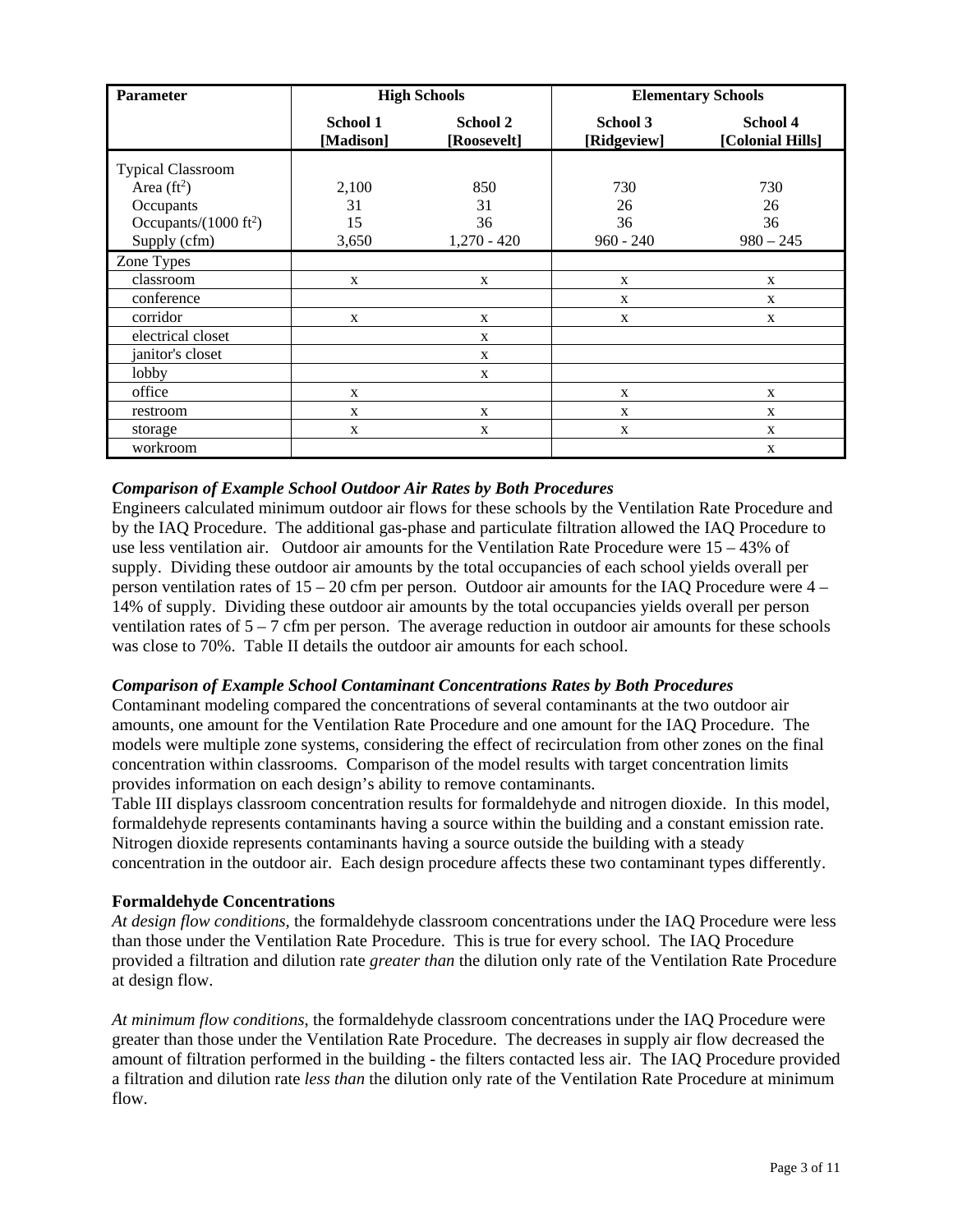| <b>Parameter</b>                    |           | <b>High Schools</b><br><b>Elementary Schools</b> |             |                  |
|-------------------------------------|-----------|--------------------------------------------------|-------------|------------------|
|                                     | School 1  | School 2                                         | School 3    | School 4         |
|                                     | [Madison] | [Roosevelt]                                      | [Ridgeview] | [Colonial Hills] |
| Design Supply (cfm)                 | 29,600    | 19,313                                           | 35,305      | 37,035           |
| Occupants                           | 258       | 434                                              | 627         | 774              |
| <b>Ventilation Rate Procedure</b>   |           |                                                  |             |                  |
| Outdoor Air (cfm)                   | 4,295     | 6,921                                            | 9,405       | 16,000           |
| OA % of Supply                      | 15%       | 36%                                              | 27%         | 43%              |
| OA Overall per Person               | 17        | 16                                               | 15          | 21               |
| <b>Indoor Air Quality Procedure</b> |           |                                                  |             |                  |
| Outdoor Air (cfm)                   | 1.290     | 2.170                                            | 3,135       | 5,160            |
| OA % of Supply                      | 4%        | 11%                                              | 9%          | 14%              |
| OA Overall per Person               | 5         | 5                                                | 5           | 7                |
| <b>Total Outdoor Air Reduction</b>  |           |                                                  |             |                  |
| Flow (cfm)                          | 3,005     | 4,751                                            | 6,270       | 10,840           |
| $\%$                                | 70%       | 69%                                              | 67%         | 68%              |

**Table II –Outdoor Air Amounts for Example School Buildings** 

| Table III – Contaminant Concentrations for Example School Classrooms |  |
|----------------------------------------------------------------------|--|
|----------------------------------------------------------------------|--|

| <b>Contaminant &amp; Condition</b>  |           | <b>High Schools</b> | <b>Elementary Schools</b> |                  |  |
|-------------------------------------|-----------|---------------------|---------------------------|------------------|--|
|                                     | School 1  | School 2            | School 3                  | School 4         |  |
|                                     | [Madison] | [Roosevelt]         | [Ridgeview]               | [Colonial Hills] |  |
| Formaldehyde % of Limit             |           |                     |                           |                  |  |
| Design Flow                         |           |                     |                           |                  |  |
| <b>Ventilation Rate Procedure</b>   | 36%       | 13%                 | 15%                       | 12%              |  |
| <b>Indoor Air Quality Procedure</b> | 17%       | 9%                  | 11%                       | 9%               |  |
| Min Flow                            |           |                     |                           |                  |  |
| <b>Ventilation Rate Procedure</b>   | n/a       | 12%                 | 17%                       | 17%              |  |
| <b>Indoor Air Quality Procedure</b> | n/a       | 17%                 | 24%                       | 20%              |  |
| Nitrogen Dioxide % of Limit         |           |                     |                           |                  |  |
| Design Flow                         |           |                     |                           |                  |  |
| <b>Ventilation Rate Procedure</b>   | 30%       | 32%                 | 30%                       | 30%              |  |
| <b>Indoor Air Quality Procedure</b> | 4%        | 8%                  | 7%                        | 9%               |  |
| Min Flow                            |           |                     |                           |                  |  |
| <b>Ventilation Rate Procedure</b>   | n/a       | 32%                 | 30%                       | 30%              |  |
| <b>Indoor Air Quality Procedure</b> | n/a       | 15%                 | 17%                       | 19%              |  |

### **Nitrogen Dioxide Concentrations**

*At all flow conditions*, the nitrogen dioxide classroom concentrations under the IAQ Procedure were less than those under the Ventilation Rate Procedure. The Ventilation Rate Procedure has no filtration of nitrogen dioxide. The source of nitrogen dioxide is the outdoor air, the Ventilation Rate Procedure's clean air source. The IAQ Procedure filtered nitrogen dioxide from the outdoor air and the re-circulated air. With no internal source, the IAQ Procedure provided a removal rate *greater than* the Ventilation Rate Procedure at all flows.

#### *Comparison of Example School Energy Requirements and Emissions*

The different outdoor air amounts require different energy amounts to cool or heat the outdoor air appropriately. Energy estimates compared the Ventilation Rate Procedure's energy requirement to the IAQ Procedure's energy requirement. The bases of these estimates were local weather bin data, school run hours, and the different amounts of outdoor air. The estimates also included the associated carbon dioxide emissions. The IAQ Procedure produced savings and reductions for each school's heating, ventilation, and air conditioning systems. Table IV displays the amount of savings and reductions for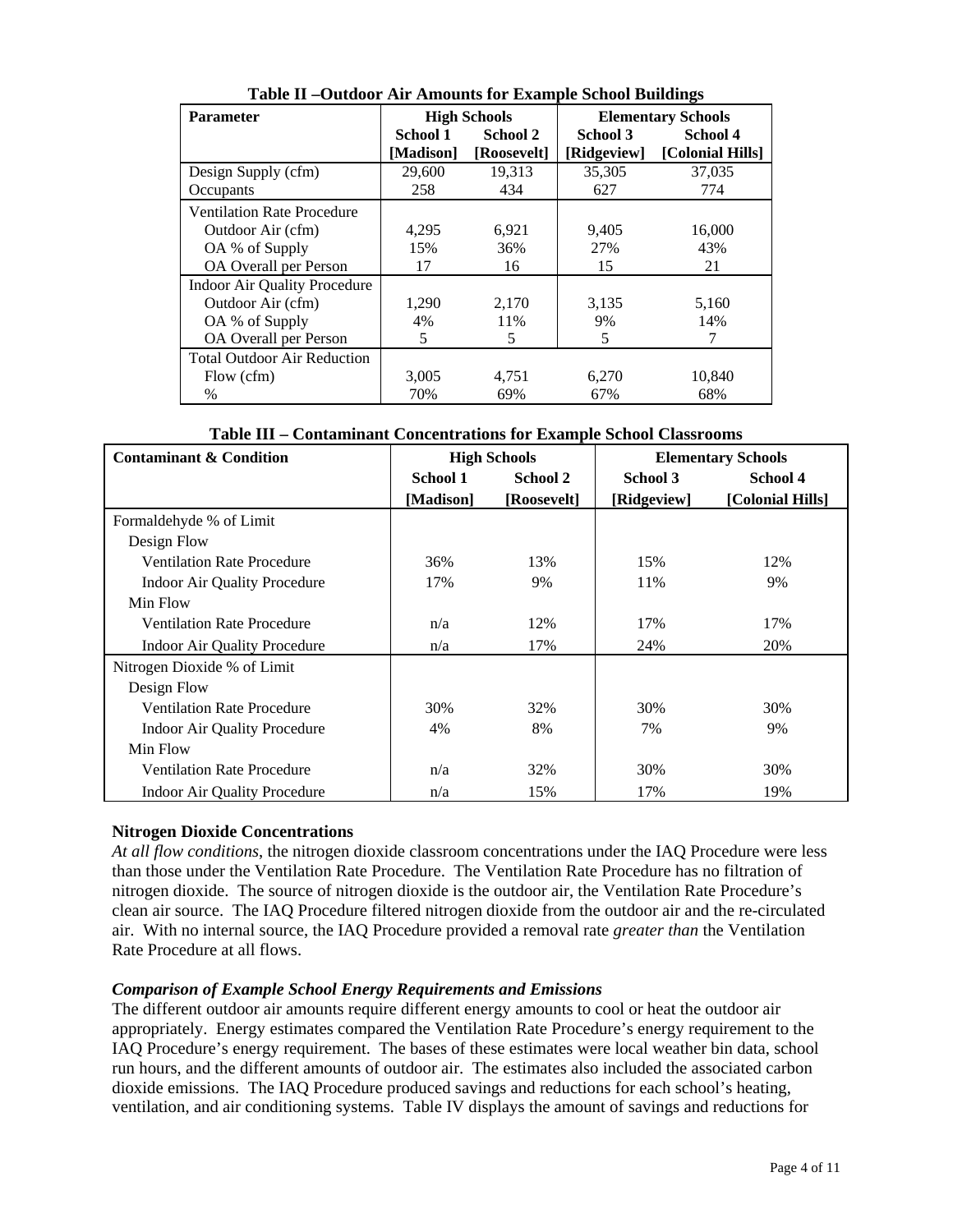each school. The cooling energy reductions averaged 61%. The heating energy reductions averaged 54%. The carbon dioxide emission reductions averaged 59%. The annual monetary savings averaged 58%.

| <b>Contaminant &amp; Condition</b><br><b>High Schools</b><br><b>Elementary Schools</b> |                      |             |             |                  |  |  |  |
|----------------------------------------------------------------------------------------|----------------------|-------------|-------------|------------------|--|--|--|
|                                                                                        | School 2<br>School 1 |             | School 3    | School 4         |  |  |  |
|                                                                                        |                      |             |             |                  |  |  |  |
|                                                                                        | [Madison]            | [Roosevelt] | [Ridgeview] | [Colonial Hills] |  |  |  |
| <b>Total Outdoor Air Reduction</b>                                                     |                      |             |             |                  |  |  |  |
| Flow (cfm)                                                                             | 3,005                | 4,751       | 6,270       | 10,840           |  |  |  |
| $\%$                                                                                   | 70%                  | 69%         | 67%         | 68%              |  |  |  |
| Cooling Energy Reduction                                                               |                      |             |             |                  |  |  |  |
| Annual Total (kWh/yr)                                                                  | 18,073               | 32,486      | 21,780      | 39,449           |  |  |  |
| Annual Reduction (%)                                                                   | 57%                  | 63%         | 59%         | 63%              |  |  |  |
| <b>Heating Energy Reduction</b>                                                        |                      |             |             |                  |  |  |  |
| Annual Total (therms/yr)                                                               | 1,177                | 1,860       | 707         | 1,269            |  |  |  |
| Annual Reduction (%)                                                                   | 70%                  | 69%         | 37%         | 39%              |  |  |  |
| Associated CO <sub>2</sub> Emission Reductions*                                        |                      |             |             |                  |  |  |  |
| Annual Total (tons/yr)                                                                 | 20                   | 34          | 20          | 35               |  |  |  |
| Annual Reduction (%)                                                                   | 61%                  | 65%         | 53%         | 56%              |  |  |  |
| Total HVAC Energy Savings**                                                            |                      |             |             |                  |  |  |  |
| Annual $(\frac{f}{y})$                                                                 | \$3,246              | \$5,535     | \$3,079     | \$5,564          |  |  |  |
| Annual Reduction (%)                                                                   | 62%                  | 65%         | 51%         | 54%              |  |  |  |

**Table IV – IAQ Procedure Energy Savings and Emission Reductions for Example School HVAC Systems** 

\* Carbon dioxide emission reductions used Texas carbon dioxide emission factors for electricity generation and the Environmental Protection Agency's carbon dioxide emission factors for gas heating (EIA Nov. 2007, EPA 2006).

\*\* The total energy savings used average retail electricity prices for Texas and commercial natural gas prices for the United States (EIA Nov. 2007; EIA Dec. 2007).

#### **Lessons Learned**

First, the effectiveness of gas-phase filtration depends on the amount of air the filters contact. When the primary air flow decreases, the contaminant concentration increases; the filtration system removes less of the contaminant because it is cleaning less air. Examples here contained minimum primary flows ranging from 25-35% of the design flow. These equated to primary flows per unit area of  $0.32 - 0.49$  cfm/ft<sup>2</sup>. Designs using the IAQ Procedure and gas-phase filtration must keep minimum primary flows above certain limits to provide contact time with the filters.

Second, lowering outdoor air rates with the IAQ Procedure can affect building pressurization. The reduced outdoor air amount needs to make up the air exhausted from the building, or other means of acceptable transfer air must make up the difference. Examples here limited the outdoor air rate of air handlers. These designs also provided transfer air from other systems when one system could not makeup all the exhausts in its area. The IAQ Procedure's overall design must provide enough outdoor air to exhaust locations and keep the building under a positive pressure.

Third, internal sources with higher emission rates may prevent the use of re-circulated air with typical gas-phase and particulate filtration. These sources require local exhausts or stronger gas-phase and particulate filtration equipment. Some examples of internal sources with higher emission rates may include art classrooms, janitor's closets, kitchen areas, science laboratories, and woodwork shops. The examples here excluded certain air handling systems from re-circulating air with the IAQ Procedure because they contained internal sources higher emission rates. Designs using the IAQ Procedure should consider the sources within various spaces and exhaust or filter strong sources appropriately.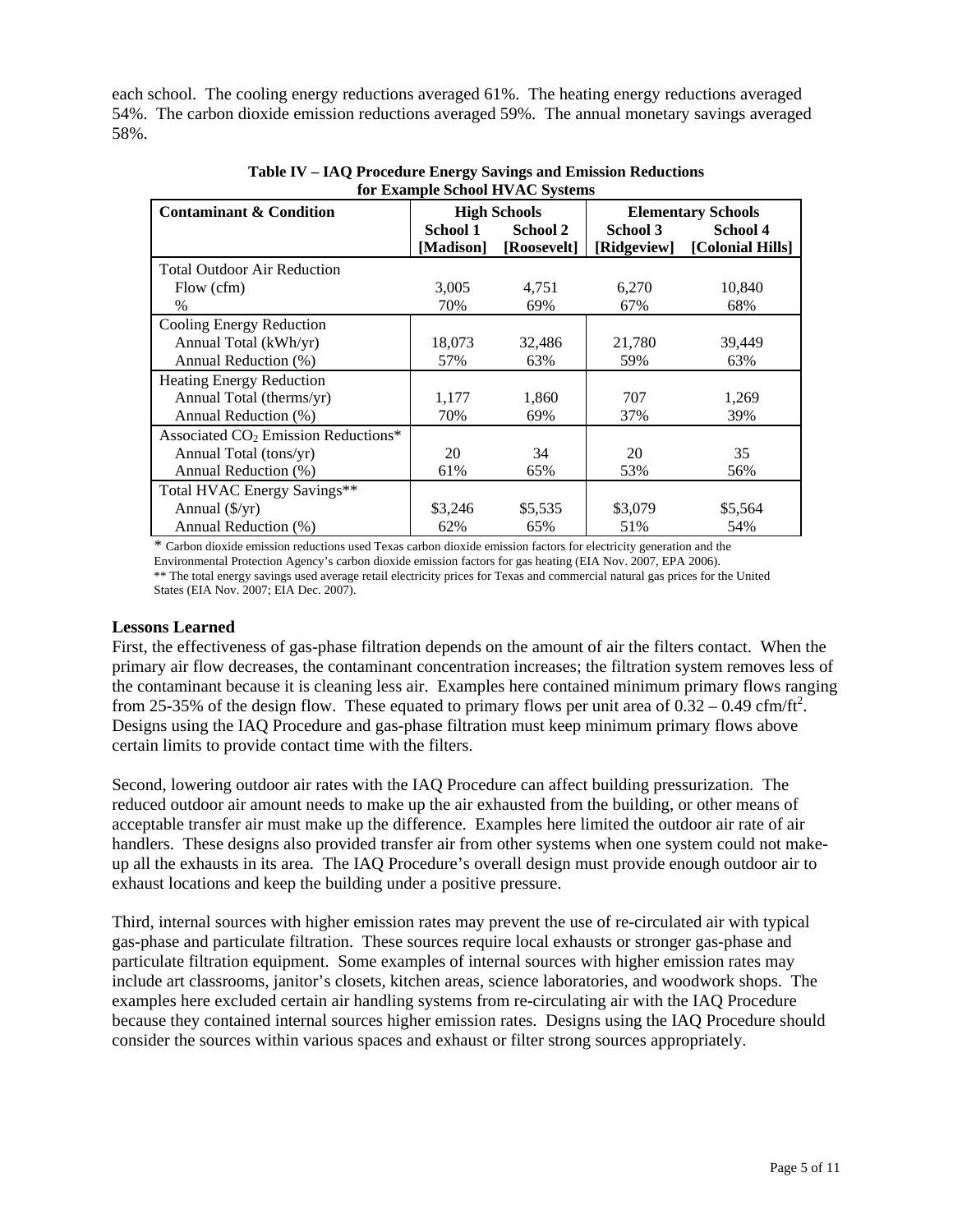# **Commercial Building Field Study Results**

For many buildings, the IAQ Procedure is an option that provides direct control of indoor air contaminants not possible under the Ventilation Rate Procedure. This provides improved indoor air quality as well as reducing the amount of energy spent on conditioning the ambient air. This makes it a powerful tool for building owners and engineers to employ.

On the mechanical side, there are several factors that must be known in order to perform IAQ and energy savings calculations and these include the amounts of outside and recirculation air, ventilation efficiency, and filter location. On the contaminant side, there are factors pertaining to geographic location, building use, air cleaner efficiencies and removal capacities.

Energy analysis calculations for a specific building can be performed independently or with a number of commercially available software packages. Different geographic locations will require the use of several different sets of data (weather data, utility costs, etc.) that can affect the operation and performance of the HVAC system.

Many different applications can be designed using the IAQ Procedure. The most common applications, and those with the greatest potential for capital cost savings and operational cost reductions, involve new construction and renovation. Examples are described below.

#### **Example 1 - lecture hall, new construction, single zone modeling**

 $\overline{a}$ 

The IAQ Procedure was applied in a new construction application where the design criteria included an outdoor air intake rate of 5 cfm/person<sup>1</sup>, perceived IAQ acceptability of 80% of occupants, an air handler with constant outdoor and supply airflows, the air cleaner location in the supply (mixed) airstream, and a supply airflow of 20,000 cfm. Given these design criteria, the outdoor air intake flow required using the VRP would be 6,584 cfm as compared to 3,000 cfm using the IAQ Procedure.

For indoor contaminants, the "contaminants of concern" (COCs) must be chosen as well as the generation rates of these contaminants from occupants, materials, and processes. Acetone, ammonia, hydrogen sulfide, methyl alcohol, and phenol were chosen to be indicators of human activities (Wang 1975). The contaminants from building materials and processes were selected to be formaldehyde and total volatile organic compounds (Offerman et al. 1993).<sup>2</sup> The outdoor air contaminants; carbon monoxide, nitrogen dioxide, ozone, and sulfur dioxide were obtained from the Air Quality System database (EPA 2003). Each of these contaminants is representative of compounds in indoor and outdoor air and there is much data in the public domain from which concentrations and generation rates could be obtained (Brightman et al. 1995; Girman et al. 1995; Womble et al. 1995).<sup>3</sup>

The mass-balance equations from Appendix D of ASHRAE 62.1 were used to determine the space contaminant concentration for this particular system configuration and to determine if the resulting space contaminant concentrations would be acceptable using the lower outdoor air quantities. Calculations confirmed that an outdoor air intake rate of 2.4 L/s (5 cfm)/person was sufficient to provide space concentrations of the COCs below the established target concentration limits would therefore comply

<sup>&</sup>lt;sup>1</sup> The choice of the outdoor air intake rates to use with the IAQ Procedure can be based on a simple reduction of those prescribed by the VRP (i.e., 25%, 50%, 75%, etc.), based on some fixed value necessary to recover exhaust air volumes and maintain pressure differentials in the space (building), or based on economic considerations due to estimated HVAC system capital and/or operational savings possible by a reduction in heating and cooling requirements.

 $2^2$  TVOC was chosen due to the fact that many of the published building studies include this as an air quality indicator – and sometimes as the sole indicator of air quality.

<sup>&</sup>lt;sup>3</sup> For this example, the COCs were chosen using the best available information and based upon agreement between the HVAC system designer, the building owner/operator, and the authority having jurisdiction. This could include published building studies and general IAQ studies, review of IAQ standards and guidelines, etc.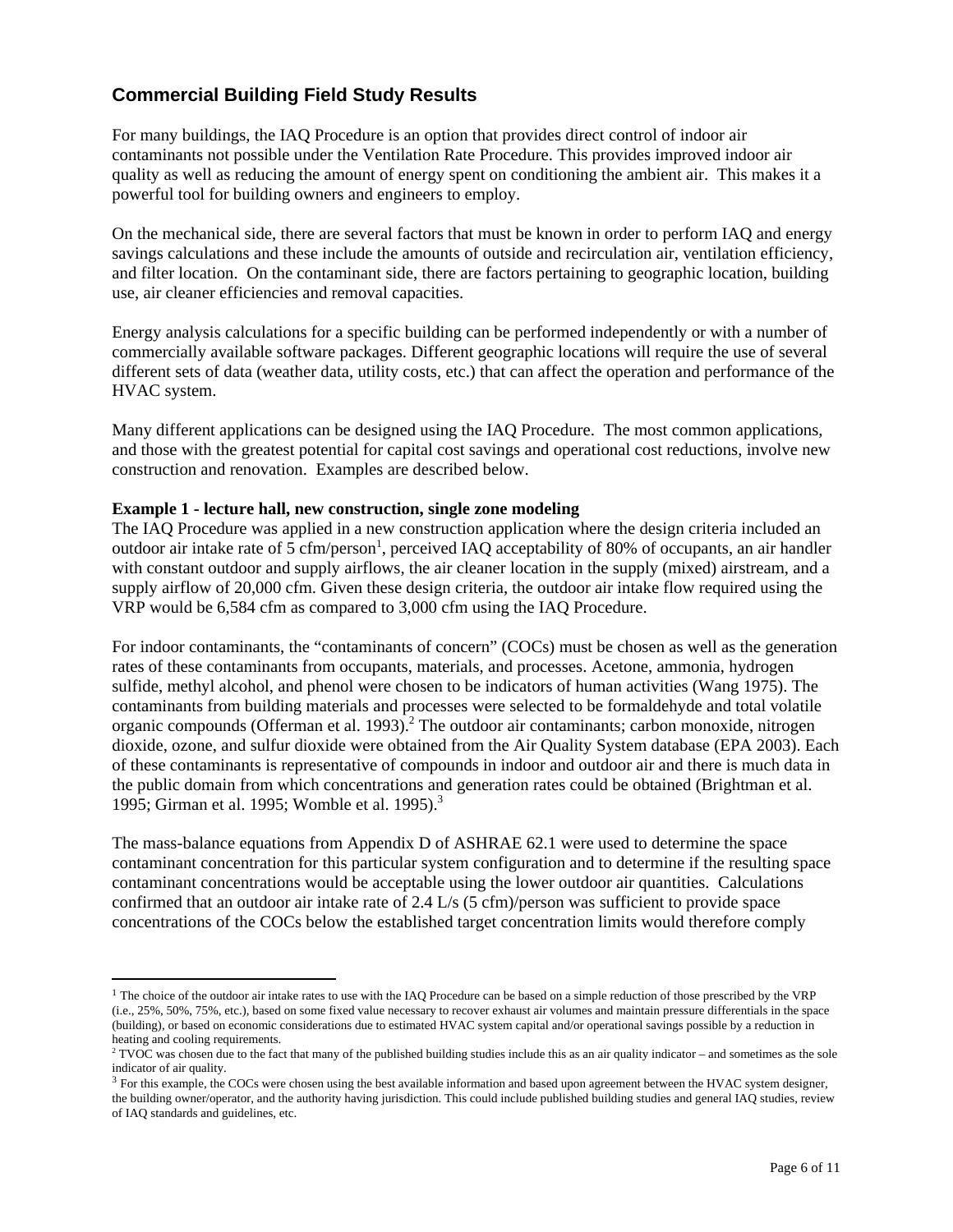with the requirements of the IAQ Procedure. The mass balance analysis results for all COCs used in this example are shown in Table V.

| Table $\ell$ – $\beta$ pace (zone) contaminant concentration results For COCs |                      |             |                    |          |  |  |  |  |
|-------------------------------------------------------------------------------|----------------------|-------------|--------------------|----------|--|--|--|--|
| Contaminant                                                                   | Units                | Conc. Value | Target Conc. Limit | % Target |  |  |  |  |
| Acetone                                                                       | [mg/m <sup>3</sup> ] | 0.134       |                    | 2%       |  |  |  |  |
| Ammonia                                                                       | [ $mg/m3$ ]          | 0.202       | 0.5                | 40%      |  |  |  |  |
| Carbon monoxide                                                               | [ppm]                | 2.2         | 9                  | 24%      |  |  |  |  |
| Formaldehyde                                                                  | [ $mg/m3$ ]          | 0.0178      | 0.12               | 15%      |  |  |  |  |
| Hydrogen sulfide                                                              | [mg/m <sup>3</sup> ] | 0.00708     | 0.04               | 18%      |  |  |  |  |
| Methyl alcohol                                                                | [mg/m <sup>3</sup> ] | 0.189       | 1.5                | 13%      |  |  |  |  |
| Nitrogen dioxide                                                              | [ppm]                | 0.00434     | 0.053              | 8%       |  |  |  |  |
| Ozone                                                                         | [ppm]                | 0.0261      | 0.08               | 33%      |  |  |  |  |
| Phenol                                                                        | [mg/m <sup>3</sup> ] | 0.0242      | 0.1                | 24%      |  |  |  |  |
| Sulfur dioxide                                                                | [ppm]                | 0.000621    | 0.03               | 2%       |  |  |  |  |
| <b>TVOC</b>                                                                   | [mg/m <sup>3</sup> ] | 0.248       |                    | 25%      |  |  |  |  |

|  | Table V – Space (Zone) Contaminant Concentration Results For COCs |  |  |  |
|--|-------------------------------------------------------------------|--|--|--|
|--|-------------------------------------------------------------------|--|--|--|

| Summary of Estimated Savings for Reduction of Conditioned Outside Air <sup>4</sup> |                                  |  |  |  |  |  |
|------------------------------------------------------------------------------------|----------------------------------|--|--|--|--|--|
| Capital Equipment: US\$8,643.00                                                    | Operational: US\$1,136.00 / year |  |  |  |  |  |

#### **Example 2 - retail store, new construction, multizone modeling**

A retail store being built had the following space types: corridors, fitting rooms, and sales areas. A mass balance analysis could be used for the application of the IAQ Procedure for this multizone system; however, the recirculation of air between zones is not easily accounted for using the mass balance equations from Standard 62.1. For multizone systems such as this, the software tool CONTAM (Anon 2007) was utilized to perform the mass balance analysis.

For this example, the same indoor and outdoor contaminants, air change effectiveness, and air cleaning efficiency data as in Example  $1<sup>5</sup>$ . The additional information necessary to perform the mass balance analysis for this example is shown in Tables VI and VII below.

The CONTAM software was used with the information provided above to calculate the space/zone concentrations based on outdoor air of 7 cfm/person at the outdoor air intake, i.e. 7 cfm/person multiplied by total occupancy. The results are displayed in Table VIII as a percent of the target concentration limit for each contaminant. The outdoor air contaminants and concentrations were obtained from the AIRS database (EPA 2007, 2008) for the monitoring station nearest the site. All calculations were carried out at steady state.

As in Example 1, all of the contaminants of concern are less than the target concentration limits when using a mass balance analysis design approach. Therefore, using a total system outdoor airflow of 7 cfm/person would comply with the requirements of the IAQ Procedure of Standard 62.1.

| <b>Table VI – Air Handler Description</b> |                                                                                     |        |                                 |                    |                   |  |  |
|-------------------------------------------|-------------------------------------------------------------------------------------|--------|---------------------------------|--------------------|-------------------|--|--|
|                                           |                                                                                     |        |                                 | <b>Outdoor Air</b> |                   |  |  |
|                                           | Supply Airflow Type   Outdoor Airflow Type   Filtration Location   Supply Air   VRP |        |                                 |                    | IAOP <sup>6</sup> |  |  |
| Constant                                  | Constant                                                                            | Supply | 3,900 cfm   1900 cfm $ 525$ cfm |                    |                   |  |  |

 $\overline{a}$ 

<sup>4</sup> HVAC system cost / savings information using bin method. <sup>5</sup> NOTE: Each application of the IAQ Procedure requires a separate determination of contaminant sources and concentrations as well the appropriate design approach to use.

<sup>&</sup>lt;sup>6</sup> The desired limit was 1,900 cfm (897 m<sup>3</sup>/hr) which resulted in an outdoor airflow rate at the intake of 7 cfm (3.3 L/s) per person based on total occupancy.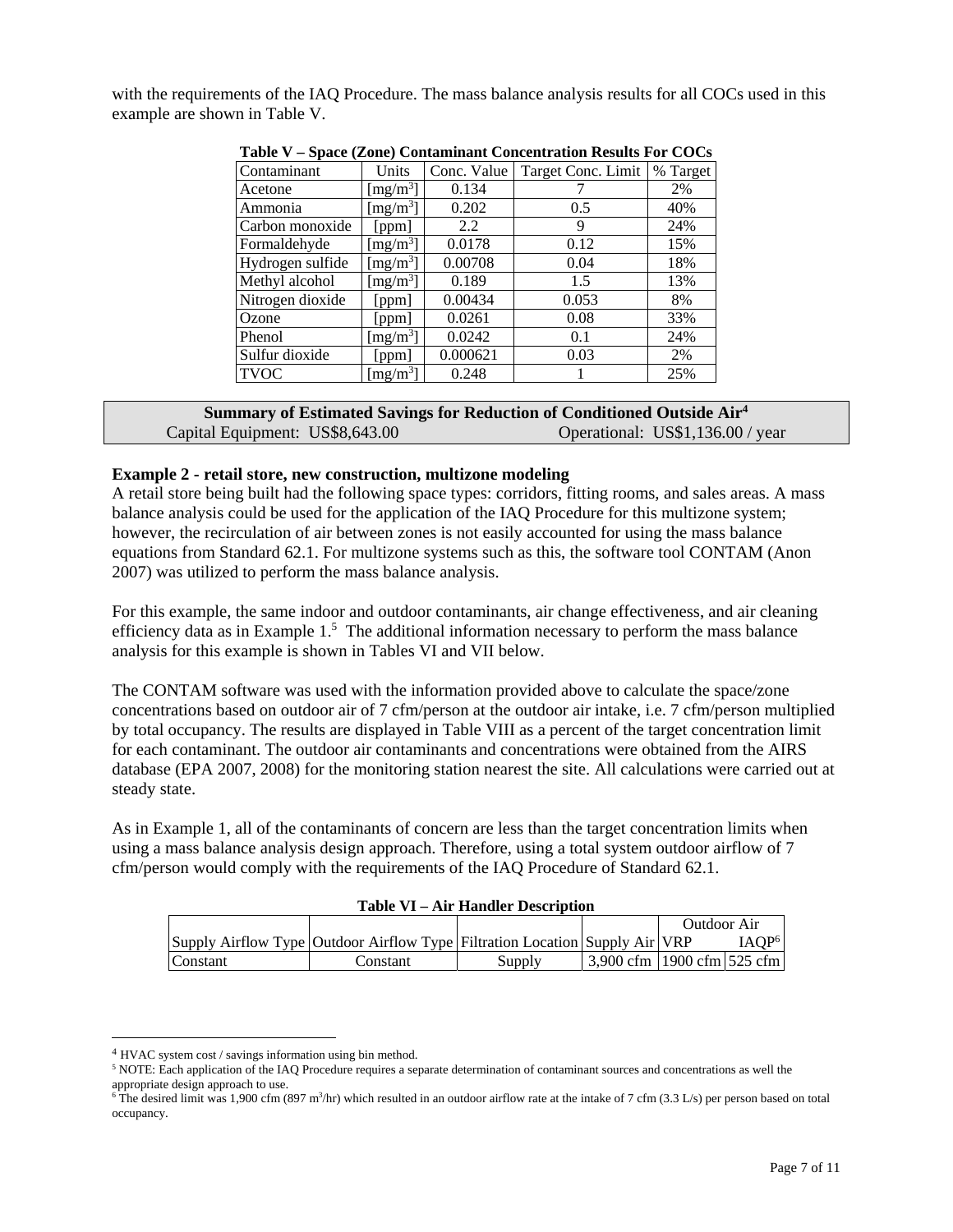|   | <b>Zone Room</b>   |          | Area   Volume | No. |       | Supply Air (cfm) |     | <b>Supply</b>                                        | <b>Return</b> | <b>Air Change</b>    |
|---|--------------------|----------|---------------|-----|-------|------------------|-----|------------------------------------------------------|---------------|----------------------|
| # | <b>Designation</b> | $(ft^2)$ | $(ft^3)$      |     |       |                  |     | People   Cooling   Heating Min   Location   Location |               | <b>Effectiveness</b> |
|   | Corridor           | 301      | 3,355         | 0   | 84    | 42               | 21  | Ceiling                                              | Ceiling       | 0.8                  |
| 2 | Fitting room       | 485      | 4.308         |     | 192   | 96               | 48  | Ceiling                                              | Ceiling       | 0.8                  |
| 3 | Fitting room       | 540      | 4.875         |     | 258   | 129              | 65  | Ceiling                                              | Ceiling       | 0.8                  |
| 4 | Sales 1            | 6.040    | 66.420        | 60  | 934   | 467              | 233 | Ceiling                                              | Ceiling       | 0.8                  |
| 5 | Sales 2            | 1.625    | 17.900        | 16  | 233   | 117              | 58  | Ceiling                                              | Ceiling       | 0.8                  |
| 6 | Sales 3            | 9,825    | 108,100       | 98  | 1,105 | 553              | 277 | Ceiling                                              | Ceiling       | 0.8                  |
| ⇁ | Sales 4            | 8.790    | 96.600        | 88  | 1.105 | 553              | 277 | Ceiling                                              | Ceiling       | 0.8                  |

**Table VII – Zone Information** 

| Table VIII – Resulting Zone Contaminant Concentrations as Percent of |
|----------------------------------------------------------------------|
| <b>Target Concentration Limit</b>                                    |

| Tal get Concentration Emmi |    |    |    |    |    |    |    |
|----------------------------|----|----|----|----|----|----|----|
| <b>Zone Number</b>         |    | 2  | 3  | 4  | 5  |    | 7  |
| Acetone                    |    |    |    |    |    |    |    |
| Ammonia                    | 26 | 27 | 27 | 29 | 29 | 30 | 30 |
| Carbon monoxide            | 71 | 71 | 71 | 71 | 71 | 71 | 71 |
| Formaldehyde               | 23 | 21 | 21 | 26 | 27 | 30 | 28 |
| Hydrogen sulfide           | 8  | 9  | 9  | 12 | 12 | 13 | 12 |
| Methyl alcohol             | 6  | 7  | 6  | 8  | 8  | 9  | 9  |
| Nitrogen dioxide           | 4  | 4  | 4  | 4  | 4  | 4  | 4  |
| Ozone                      | 34 | 34 | 34 | 34 | 34 | 34 | 34 |
| Phenol                     | 11 | 13 | 12 | 16 | 16 | 18 | 17 |
| Sulfur dioxide             | 6  | 6  | 6  | 6  | 6  | 6  | 6  |
| <b>TVOC</b>                | 30 | 28 | 27 | 35 | 36 | 39 | 38 |

#### **Summary of Estimated Savings for Reduction of Conditioned Outside Air** Capital Equipment: US\$8,845.00 Operational: US\$2,641.00 / year

#### **Example 3 - Movie Theater, new construction, single zone modeling**

The IAQ Procedure was applied in the construction of a movie theater where air cleaning and recirculation would be used in an effort to reduce the outdoor air below the 20 cfm per person prescribed by the VRP. The HVAC system used in this case supplied a constant volume of supply and outdoor air while varying the temperature to meet comfort criteria. The air cleaning system was located in the recirculation airstream. Input of the appropriate design criteria showed that a reduction to 5 cfm per person would be possible. This would result in a much smaller HVAC system being specified for the theater and result in an immediate capital savings of US \$68,000 for the owner.

A reduction in the amount of outside air also meant that less air would have to be tempered by the HVAC system. This would result in an additional operational savings (energy savings – air cleaner media replacement, etc.) of approximately US\$15,000/year. This takes into account energy cost savings of US \$23,000/year (as compared to the VRP) and maintenance and energy costs for the air cleaning system of US\$8,000/year.

The same mass-balance equation used in Example 1 was used to determine the space contaminant concentration for this particular system configuration (Table IX). These resulting concentrations were be compared against ambient air quality standards (EPA 2001) for the outdoor air contaminants and against referenced guidelines for acceptable indoor levels of indoor levels of acetone, ammonia, hydrogen sulfide, and phenol. According to the mass balance model used, all contaminants would be below their listed limit values.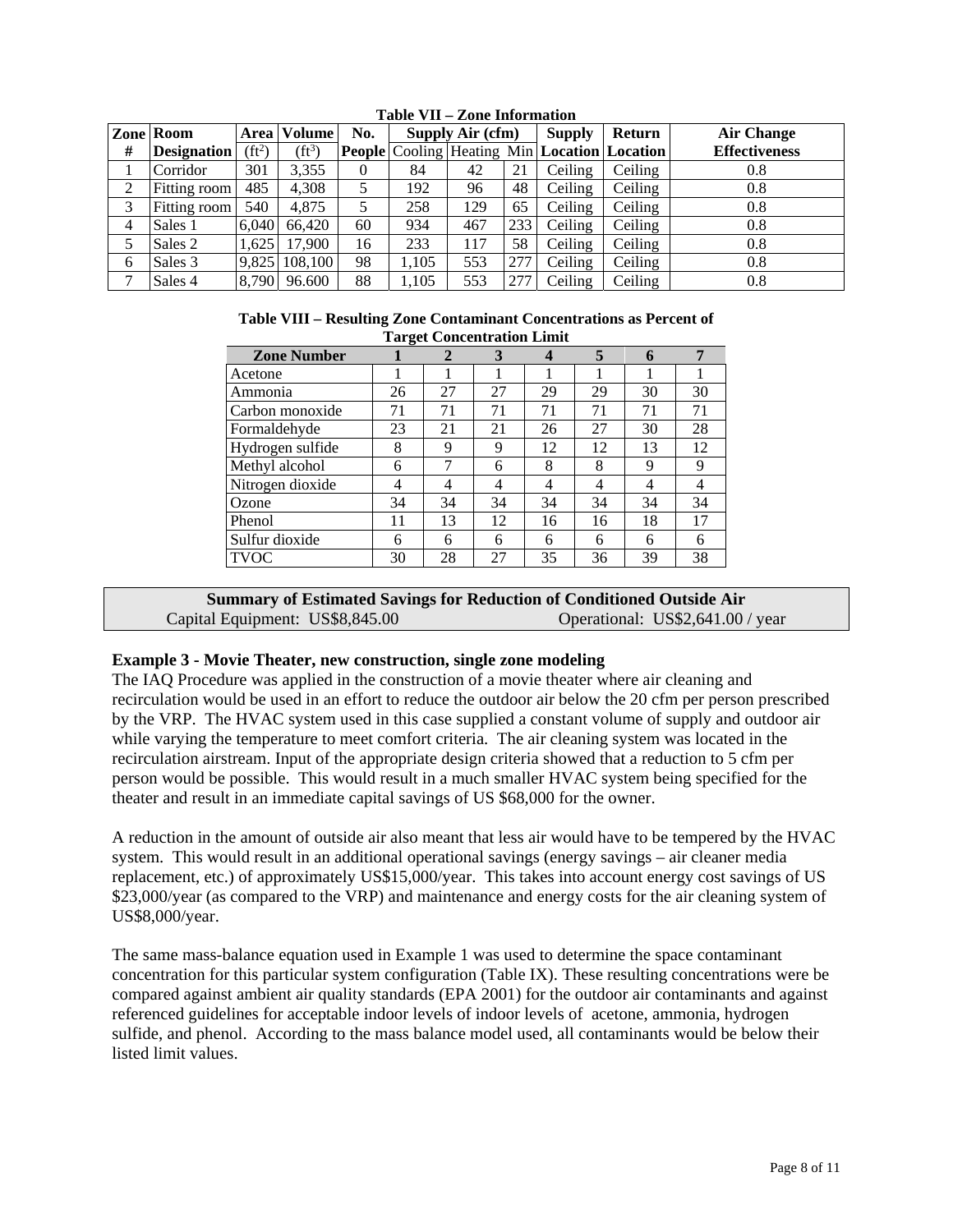| Contaminants                                                                                                                            | Molecular<br>weight | Contaminant<br>generation rate, N<br>mg/(min*person) | Outdoor air<br>contaminant<br>concentration<br>$C_{o}$ , ppm | Space<br>contaminant<br>concentration<br>$C_s$ , ppm | Limit<br>concentration.<br>ppm |
|-----------------------------------------------------------------------------------------------------------------------------------------|---------------------|------------------------------------------------------|--------------------------------------------------------------|------------------------------------------------------|--------------------------------|
| <b>OUTSIDE AIR</b>                                                                                                                      |                     |                                                      |                                                              |                                                      |                                |
| Nitrogen dioxide                                                                                                                        | 46.01               | 0.0                                                  | 0.01974                                                      | 0.00681                                              | $0.053^{\rm a}$                |
| Ozone                                                                                                                                   | 48.00               | 0.0                                                  | 0.02300                                                      | 0.00793                                              | 0.120 <sup>a</sup>             |
| Sulfur dioxide                                                                                                                          | 64.07               | 0.0                                                  | 0.00300                                                      | 0.00103                                              | $0.030$ <sup>a</sup>           |
| <b>BIOEFFLUENTS</b>                                                                                                                     |                     |                                                      |                                                              |                                                      |                                |
| Acetone                                                                                                                                 | 58.08               | 0.0352                                               | 0.0                                                          | 0.00102                                              | 2.950 <sup>b</sup>             |
| Ammonia                                                                                                                                 | 17.03               | 0.0224                                               | 0.0                                                          | 0.00221                                              | 0.718b                         |
| Butyric acid                                                                                                                            | 88.10               | 0.0310                                               | 0.0                                                          | 0.00059                                              | n.a. <sup>c</sup>              |
| Hydrogen sulfide                                                                                                                        | 34.08               | 0.0019                                               | 0.0                                                          | 0.00009                                              | 0.036 <sup>b</sup>             |
| Methyl alcohol                                                                                                                          | 32.01               | 0.0517                                               | 0.0                                                          | 0.00272                                              | $n.a.^c$                       |
| Phenol                                                                                                                                  | 94.11               | 0.0066                                               | 0.0                                                          | 0.00012                                              | 0.026c                         |
| <sup>a</sup> U.S. EPA National Primary Ambient Air Quality Standards<br><sup>b</sup> ASHRAE Standard 62.1<br><sup>c</sup> Not Available |                     |                                                      |                                                              |                                                      |                                |

**Table IX – Calculated Space Contaminant Concentrations for New Theater Project** 

A cost/benefit analysis was performed using the IAQ Procedure which determined this would allow the owners maintain their current outdoor air intake rates and avoid the entire upgrade cost altogether. The only additional cost would be for the additional air cleaning required.

In this renovated office building, the filters were located in the supply air stream cleaning both recirculated air and make-up air. The mass balance model used for calculation of space contaminant concentrations showed similar results as in the previous example – limit values were not exceeded.

For this application, the outdoor air contaminants were taken, as before, from the EPA Air Quality System database. The internally generated bioeffluents were taken from the same classroom study, which was considered to be a conservatively high generation rate for office spaces. A study that measured levels during installation of office equipment and furniture was used to estimate generation rates for the office building (Grot et al. 1990). Levels were expected to decrease over the life of the building, and were also considered to be conservatively high. These parameters as well as resulting contaminant concentrations are shown in Table X. The air cleaners used were combination particulate / chemical filters.

| Contaminants                                                                                                                                                                                                                                                                   | Molecular<br>weight | Contaminant<br>generation rate, N<br>$mg/(min*person)$ | Outdoor air<br>contaminant<br>concentration   concentration<br>$C_{o}$ , ppm | Space<br>contaminant<br>$C_s$ , ppm | Limit<br>concentration,<br>ppm |
|--------------------------------------------------------------------------------------------------------------------------------------------------------------------------------------------------------------------------------------------------------------------------------|---------------------|--------------------------------------------------------|------------------------------------------------------------------------------|-------------------------------------|--------------------------------|
| <b>OUTSIDE AIR</b>                                                                                                                                                                                                                                                             |                     |                                                        |                                                                              |                                     |                                |
| Nitrogen dioxide                                                                                                                                                                                                                                                               | 46.01               | 0.0                                                    | 0.018                                                                        | 0.00187                             | $0.053^{\rm a}$                |
| Ozone                                                                                                                                                                                                                                                                          | 48.00               | 0.0                                                    | 0.150                                                                        | 0.01556                             | 0.120 <sup>a</sup>             |
| Sulfur dioxide                                                                                                                                                                                                                                                                 | 64.07               | 0.0                                                    | 0.004                                                                        | 0.00041                             | $0.030$ <sup>a</sup>           |
| <b>BIOEFFLUENTS</b>                                                                                                                                                                                                                                                            |                     |                                                        |                                                                              |                                     |                                |
| Acetone                                                                                                                                                                                                                                                                        | 58.08               | 0.054                                                  | 0.0                                                                          | 0.01480                             | 2.950 <sup>b</sup>             |
| Methyl alcohol                                                                                                                                                                                                                                                                 | 32.01               | 0.055                                                  | 0.0                                                                          | 0.02735                             | $n.a.^c$                       |
| <b>MATERIALS</b>                                                                                                                                                                                                                                                               |                     |                                                        |                                                                              |                                     |                                |
| <b>TVOC</b>                                                                                                                                                                                                                                                                    | 80                  | 114.7 <sup>d</sup>                                     | 0.0                                                                          | 0.211                               | 0.3 <sup>e</sup>               |
| Formaldehyde                                                                                                                                                                                                                                                                   | 30.03               | $1.539$ <sup>d</sup>                                   | 0.0                                                                          | 0.00755                             | 0.1 <sup>b</sup>               |
| <sup>b</sup> ASHRAE Standard 62.1<br><sup>a</sup> US EPA National Primary Ambient Air Quality Standards<br><sup>c</sup> Not Available<br><sup>d</sup> Generation rates in ma/min <sup>e</sup> Converted from 1 ma/m <sup>3</sup> target level recommended by EDA [Tucker 1008] |                     |                                                        |                                                                              |                                     |                                |

**Table X – Calculated Space Contaminant Concentrations for Office Renovation Project** 

Generation rates in mg/min <sup>e</sup> Converted from 1 mg/m<sup>3</sup> target level recommended by EPA [Tucker, 1998]

The resulting concentrations in the space were compared with published limit concentrations. Even using high initial contaminant levels, all resulting levels were below the corresponding limit concentrations.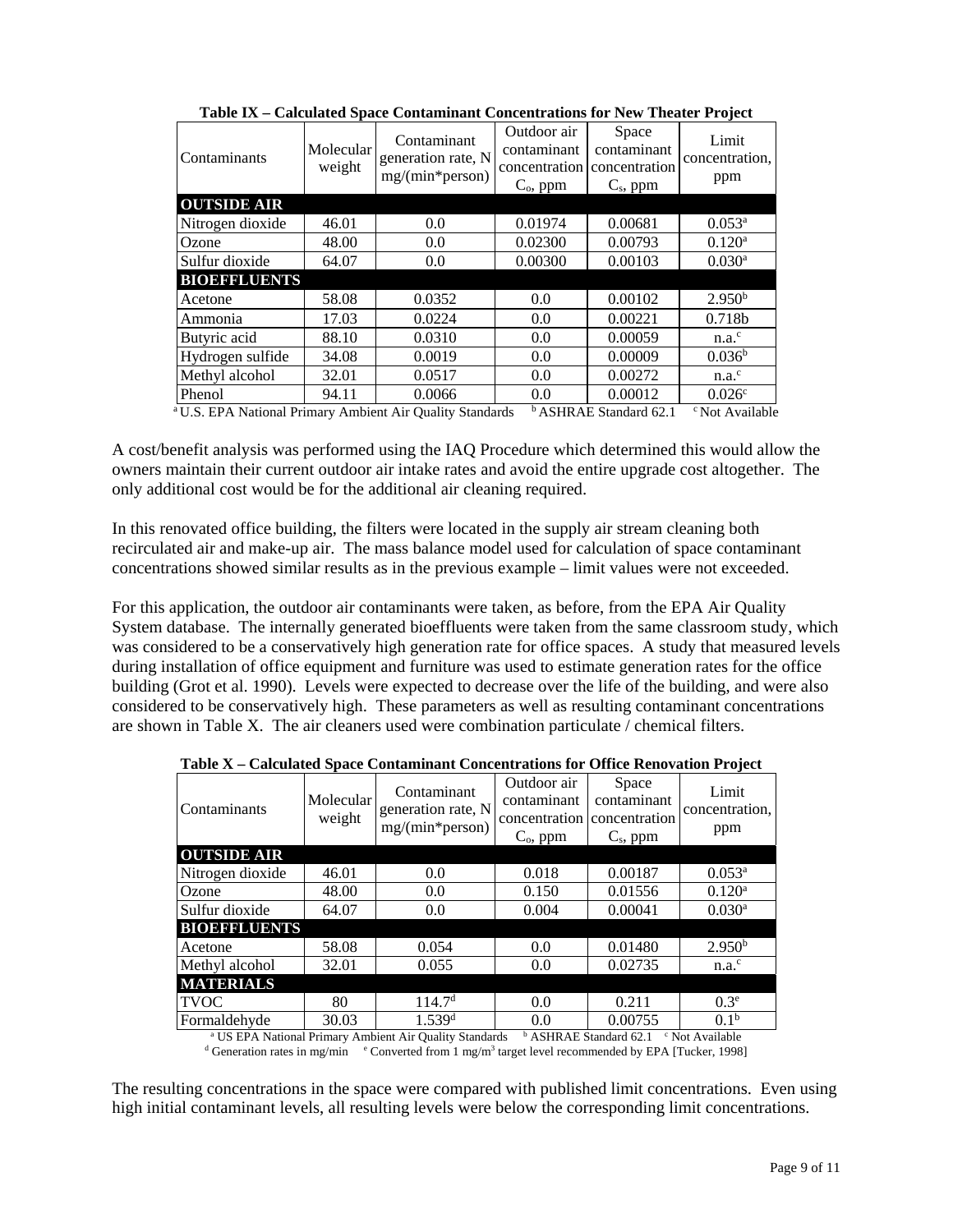The mass balance analysis proved the assumption of acceptable IAQ in this space through direct control of those contaminants most often implicated as being causes or major contributors to poor IAQ and IAQ complaints. The application of the IAQ Procedure would cost an additional US\$10,000 per year over current operating costs (energy savings of US\$11,000/year – when using 5 cfm/person versus 15 cfm/person minus the annual replacement cost of the filters US\$21,000). However, avoiding the cost to fully upgrade the HVAC system would pay for 28 years of the additional operating cost.

## **Summary and Conclusions**

The IAQ Procedure in ASHRAE Standard 62.1-2013 may be used as an alternative to the Ventilation Rate Procedure (VRP) for the determination of outdoor air ventilation rates. While the VRP is a prescriptive procedure that determines minimum outdoor air ventilation rates for typical applications, the IAQ Procedure is a performance-based design approach that focuses on controlling the concentrations of contaminants to certain levels and maintaining a specified percentage of occupant satisfaction. The VRP is an indirect solution to achieving acceptable IAQ in that it assumes that the outdoor air being used for ventilation is of acceptable quality. The IAQ Procedure is a more direct approach to the goal, but it requires different methods, knowledge, evaluations, decisions, and documentation than those of the VRP.

The IAQ Procedure requires the building and its ventilation system to be designed to achieve both objective and subjective criteria and allows ventilation air to be reduced below rates that would have been required by the VRP, when it can be reliably demonstrated that the resulting air quality meets the required criteria for contaminant sources and concentrations and the perceived indoor air quality. Designing for compliance using the IAQ Procedure requires:

- 1. Identifying contaminants of concern (COC);
- 2. Determining acceptable concentrations of these contaminants;
- 3. Specifying the perceived indoor air quality criteria; and
- 4. Applying an acceptable design approach to achieve the performance criteria.

Whereas the VRP focuses primarily on assuring acceptable indoor air quality, the IAQ Procedure provides a way to reduce HVAC system operating costs while still providing a healthy environment. It provides an approach in which the building and its ventilation system are designed to maintain the concentrations of specific contaminants identified during the building design at or below certain limits and to achieve the design target level of perceived IAQ acceptability by building occupants and/or visitors. It also provides for a direct solution for reducing and controlling contaminants to specified acceptable levels through air cleaning.

The IAQ Procedure is often neglected as a method for complying with the ventilation requirements of ASHRAE Standard 62.1-2013. Practical applications of the IAQ Procedure have been presented to show that air cleaning can effectively achieve acceptable air quality as well as reduce outdoor air requirements thus saving energy required to condition ambient air. These examples illustrate that significant capital and HVAC equipment and system renovation savings as well as ongoing energy savings can be realized by employing the IAQ Procedure. In times when energy conservation and sustainability are at the forefront of many peoples' minds, the IAQ Procedure should be considered as a proven option to achieve these goals.

# **References**

Anonymity. 2007. http://www.bfrl.nist.gov/IAQanalysis/CONTAM/index.htm. United States National Institute of Standards and Technology.

ASHRAE. (1981). *ASHRAE Standard 62-1981 Ventilation for Acceptable Indoor Air Quality.* Atlanta: American Society of Heating, Refrigerating and Air Conditioning Engineers, Inc.